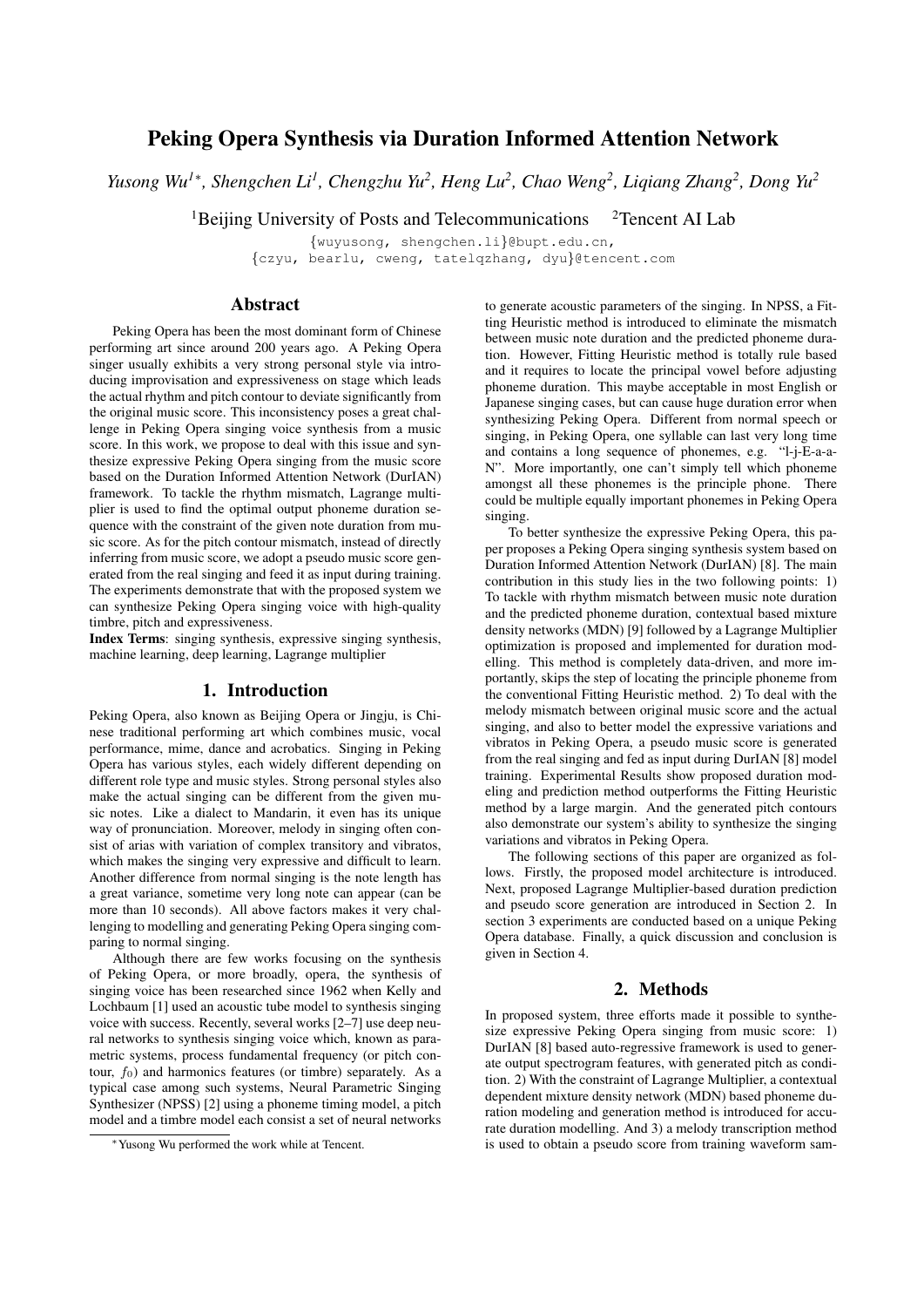

Figure 1: *The overview diagram of the proposed system. The proposed system is trained using data annotation and melody transcription result. In the synthesis stage, note-pitch and phoneme sequence are parsed from score, while the phoneme duration is predicted by the proposed duration model.*

ples in training process. This step is to ensure the extracted acoustic feature and the input music score consistent in training as well as in inference. Fig. 1 shows the training and synthesis diagram. In training stage, note-pitch of the singing is provided by melody transcription results while phoneme sequence and phoneme duration are obtained from data annotation. While in the synthesis, input note-pitch is from real music score and input phoneme sequence comes from lyric parsing module which also use music score as reference.

#### 2.1. Spectrogram Generation

Duration Informed Attention Network (DurIAN) [8] structure is used here as main frame. Similar to DurIAN, in proposed system, the features of temporal dependency in phoneme sequences is first modelled by a **phoneme encoder** consist of a two-layer prenet followed by a CBHG module [10] (1-D convolution bank + highway network+ bidirectional GRU) for learning contextual dependencies of phonemes. The encoded phoneme sequence is aligned with output spectrogram in alignment model where singer identity and frame-wise generated pitch are further added. The final Mel-spectrogram frames are generated by a decoder with Gated Recurrent Unit (GRU) [11] in an auto-regressive manner where the temporal dependencies of the Mel-spectrogram are modelled, and a post-net is used for refining the output. Different from DurIAN, a CBHG module is used as a post-net instead of a fully convolution network to improve generation quality.

In the training stage, phoneme sequences are obtained from data annotation. Ground-truth phoneme duration is used in phoneme sequence expanding in alignment model. The input music note is generated from real singing by the melody transcription module which is introduced in section 2.3. While in the synthesis stage, the phoneme duration is predicted by the trained duration model introduced in section 2.2 and the input music note is from the real music score.

#### 2.2. Phoneme Duration Modelling

In the music score, the duration of each note and also the lyric aligned with note is given. However, the duration of each phoneme needs to be predicted in order to generate syllable or word pronunciation during synthesis stage. Thus, a phoneme

duration model is trained in training stage and used to generate phoneme duration in generation process. Unlike in speech synthesis where no music score exists, in singing synthesis, the sum of predicted phonemes duration in a note should be always equal to the duration of the note. This is to make sure synthesized singing follows the rhythm on the score. To ensure the duration of the phoneme adds up to the note duration, Fitting Heuristic method is introduced in [2, 12]. However, Fitting Heuristic duration scaling relies heavily on the selection of primary vowel and  $r_0$ . In case of Peking Opera singing, there are prevailing use of very long notes. When scaling phoneme duration for a very long note, and sometimes the note can contain more than 5 equally important phonemes, the incorrect choice of primary vowel will lead to huge phoneme duration prediction errors. Instead, our system generates phoneme duration with Lagrange multiplier constraint which has been used in speech synthesis [13–15]. All the scaling or compensate factors are generated through data-driven methods other than based on rules.

Bi-directional Long Short Term Memory (Bi-LSTM) networks [16, 17] with mixture density output layer [9] is used as out phoneme duration model. With a total of M phonemes in the given note from music score, the duration distribution  $\mathcal{L}(d_i, \lambda)$  for each phoneme can be represented as

$$
\mathcal{L}(d_i, \lambda) = \sum_{k=1}^{K} \Pi_i^k N(\mu_i^k, (\sigma_i^k)^2)
$$
 (1)

and

$$
\sum_{i=1}^{M} d_i = T, \quad i = 1, 2, ..., M
$$
 (2)

where  $K$  is the total number of Gaussian Mixtures for each phone.  $\Pi_i^k$ ,  $\mu_i^k$  and  $\sigma_i^k$  are the weight, mean and standard deviation for the kth mixture of the *i*th phoneme respectively.  $\lambda$ indicates the total MDN parameter set mentioned above. In training stage, the parameters in proposed Bi-LSTM based mixture density network duration model are learned through backpropagating the negative log-likelihood error.

In synthesis stage, to maximize log MDN likelihood under the constraint of given total word duration, a Lagrange Multiplier is introduced and the task becomes to solve the following equation: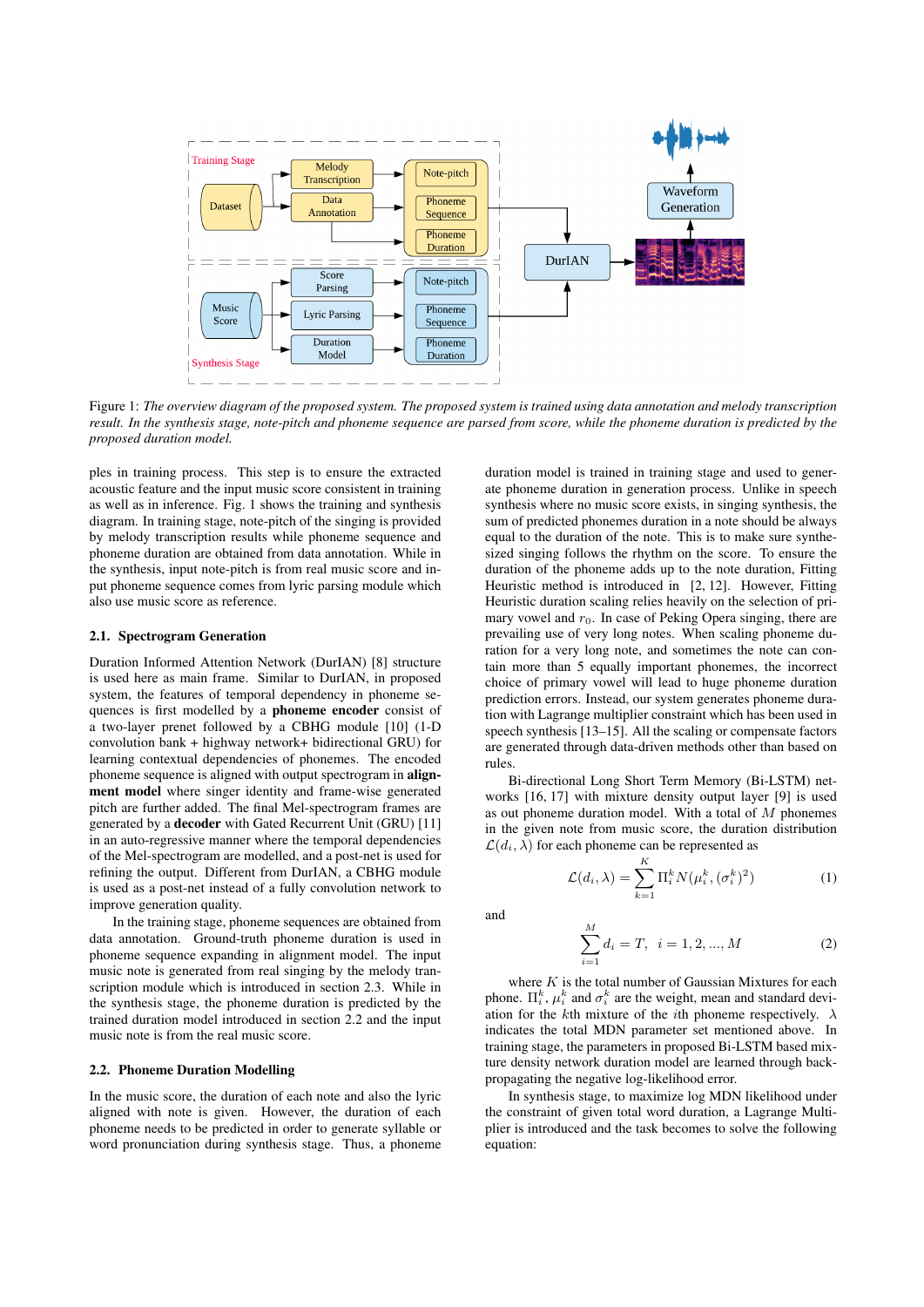$$
\nabla_{d_i,\alpha} \left[ \sum_{i=1}^M \log(\mathcal{L}(d_i, \lambda)) - \alpha (\sum_{i=1}^M d_i - T) \right] = 0 \tag{3}
$$

where  $\alpha$  is the Lagrange Multiplier factor.

Because there is no close form solution for the Multi-Gaussian distribution maximum likelihood optimization problems, to simply the form of final solution, we always choose the Gaussian with the maximum weight instead of using all mixtures when calculating. Thus,

$$
d_i \sim \mathcal{L}(d_i, \{\mu_i^k, \sigma_i^k\}) \quad \text{where} \quad k = \operatorname*{argmax}_{k} \Pi_i^k \tag{4}
$$

Let  $\hat{\mu}_i$ ,  $\hat{\sigma}_i$  be the Gaussian means and standard deviations with the largest weight for the ith phone, and the solution for Eq. 3 is formulated as:

$$
d_i = \hat{\mu_i} + \hat{\sigma_i}^2 \cdot \alpha \quad \text{where} \quad \alpha = \frac{T - \sum_{i=1}^{M} \hat{\mu_i}}{\sum_{i=1}^{M} \hat{\sigma_i}^2} \qquad (5)
$$

As a comparison, if there's no Lagrange Multiplier constraint in Eq. 3, the result for the maximum likelihood will be only the means for the Gaussian  $\hat{\mu}_i$ . The equation above can be interpreted as scaling of each phoneme duration prediction  $\hat{\mu}_i$  by a compensation term  $\alpha$  which is decided by 1) the gap between music score note duration and sum of predicted phoneme duration, and 2) its standard deviation. And that indicates phonemes with large variance, such as some vowels, can be extend or compress more than the ones with smaller variance. This result is actually consistent with the duration scaling rules in Fitting Heuristic, but more generally formulated, and obtained through purely data-driven method.

#### 2.3. Melody Transcription

Although published version of the Peking Opera score is available, the improvisation and expressiveness of the singer makes the actual singing inconsistent with the score. Efforts have been made to build Peking Opera singing synthesis system directly from original music scores, but the model turned out to be badly trained, and the generation results were with poor quality. Alternatively, a pseudo music score is automatically transcribed from actual Peking Opera singing to replace original music score in training stage. Same melody transcription method proposed in [18] is used here. The melody transcription method is based on a Hidden Markov Model [19] based pitch tracking module which uses probabilistic YIN [20] pitch estimation. First, frame-wise fundamental frequency of the singing with temporal smoothness is estimated by probabilistic YIN [20] pitch estimation where a Hidden Markov Model is applied to decode from multiple pitch candidates. Then, the estimated pitch track is fed into another Hidden Markov Model to render frame-wise discrete note pitch. The Hidden Markov Model used in transcription process contains 3-state consisting of Attack, Stable and Silent. When transitioning from current note to the next note, probabilities of note transition are calculated by a note transition probability function. A Peking Opera genre-specific note transition distribution are used for better note pitch decoding, achieving a note transcription F-score of 0.73. The output of the transcription algorithm is frame-wise discrete note pitch of the singing, where possible pitch value ranges from MIDI pitch 35 (B1) to MIDI pitch 85 (C#6) with 3 steps per semitone. Here, note pitch output are further quantified to integral MIDI pitch, and pitch of the unvoiced frame is set to 0. An example of the transcribed melody is shown in Fig.2, where the orange line shows the  $f_0$  of the singing pitch and the blue dotted line indicates the transcribed result.



Figure 2: *A example of the melody transcription results on Peking Opera singing.*

## 3. Experiments and results

To demonstrate the effectiveness of proposed methods, two experiments are conducted. In phoneme duration prediction experiment, the objective predicted phoneme duration error is compared between proposed duration model and Fitting Heuristic method. In Peking Opera synthesis experiment, generated pitch contours are drawn and subjective Mean Opinion Score (MOS) test show our system is capable of synthesizing Peking Opera with fair quality.

#### 3.1. Data

Although being popular for centuries, Peking Opera has received little effort in research field. To collect Peking Opera training data is not a trivial task. One of the available data set is the "Jingju a cappella singing" [21–24]. "Jingju a cappella singing" contains over 10 hours of a cappella Peking Opera recordings and annotations, but amongst which only 2 hours of recordings have been phoneme annotated. The 2 hours of recordings with phoneme annotation contains 71 Peking Opera singing fragments. And the annotation of phoneme adopts a modified X-SAMPA (Extended Speech Assessment Methods Phonetic Alphabet) phoneme set containing 51 phonemes. The singing data is further segmented according to line boundary, resulting a set of 606 singing phrases. In the experiment part, all experiments are conducted using the 2 hours of the annotated dataset.

#### 3.2. Phoneme Duration Prediction

In order to compare our Lagrange Multiplier-based phoneme duration prediction method with Fitting Heuristic based methods, six phoneme duration prediction models are implemented and compared. First, the duration model used in NPSS system [2] is implemented (CNN-Softmax-Fit) which consist of 1d-CNNs and a softmax output predicting duration which are discretized to 50 log scale bins. To compare different duration scaling method, the softmax output in CNN-Softmax-Fit is then replaced with mixture density output with Lagrange Multiplier for duration optimization (CNN-MDN-Lag). Next, the duration model proposed in this paper is built (BiLSTM-MDN-Lag) which used a BiLSTM with mixture density out-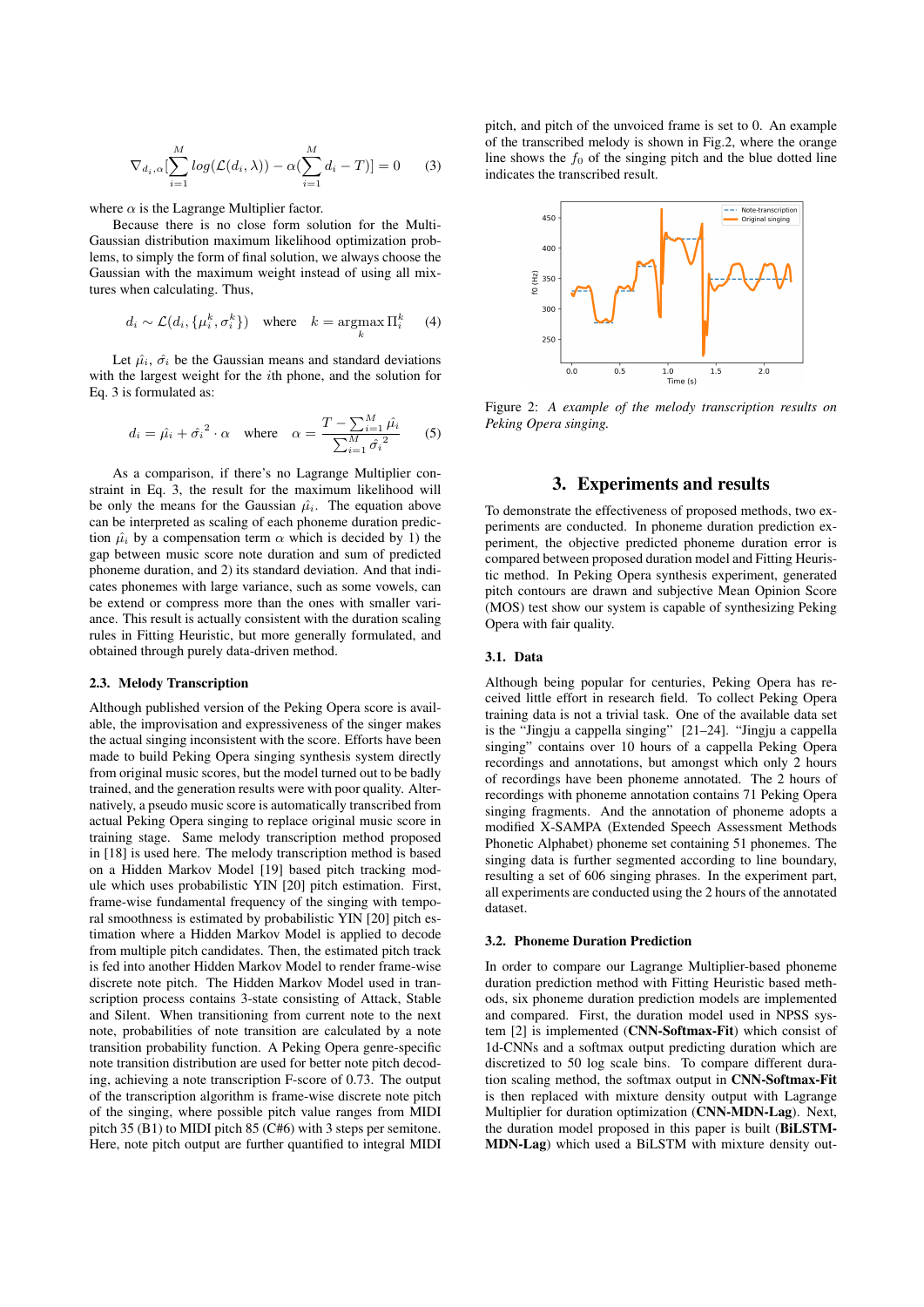Table 1: *The mean phoneme duration prediction error in number of frames for different duration model.*

|                           | all   | notes $\langle 2s$ |
|---------------------------|-------|--------------------|
| BiLSTM-MDN-Lag (proposed) | 8.91  | 3.24               |
| <b>BiLSTM-MSE-Fit</b>     | 13.63 | 4.23               |
| <b>BiLSTM-MDN-Fit</b>     | 17.15 | 4.16               |
| CNN-MDN-Lag               | 14.74 | 4.75               |
| CNN-Softmax-Fit [2]       | 19.61 | 5.83               |
| Mean-Fit [12]             | 18.69 | 5.52               |

put and Lagrange Multiplier optimization. For comparison, the output layer of the proposed duration model is replaced with a scalar prediction and Fitting Heuristic scaling while trained using mean square error (MSE) criterion (BiLSTM-MSE-Fit). To further compare the duration scaling method, the proposed system using Fitting Heuristic scaling instead of the Lagrange Multiplier optimization is built (BiLSTM-MDN-Fit) which use the mean of the predicted distribution as duration prediction. Last, the duration prediction method originally used in [12] is implemented (Mean-Fit) which use the mean duration of each phoneme as a look-up table for duration prediction and Fitting Heuristic for scaling.

In the experiment, the frame length is set to 10ms. 64 Peking Opera singing phrases are randomly chosen from database for test, while the rest of the data is used for training. The CNN blocks are built according to [2]. All Bidirectional-LSTMs use 2 hidden layers and has a 256-dimensional hidden layer size with training dropout rate of 0.5. And all Fitting Heuristic scaling set the second phoneme as the primary vowel. The number of Gaussian mixtures predict by model is set by 2 which we find yields best results.

The results are shown in Tab. 1 with average duration prediction error per phone, in terms of number frames. For in Peking Opera singing, there could be extremely long notes which may last for seconds. Thus when counting the results, two kind of results are counted: 1) the music score notes shorter than 2 seconds case, and 2) all notes cases. This objective average phoneme prediction error results reveal the proposed duration model outperforms other methods, achieving minimum prediction error. Probably because the dynamic range of phoneme duration in Peking Opera is much larger than normal speech or singing, 50 discrete log scale bins is too coarse as the prediction target and thus introduces largest prediction error in CNN-Softmax-Fit. From the results, we can see propose Lagrange Multiplier-based phoneme duration scaling consistently outperforms the Fitting Heuristic scaling by a large margin. And our proposed Mixture Density Network based Lagrange Multiplier phone duration generation method BiLSTM-MDN-Lag renders the best performance. It is worth noting that BiLSTM-MDN-Fit outperforms BiLSTM-MSE-Fit in predicting phoneme duration for shorter notes while perform worse when including long notes. Further analysis shows this happens when the music note is long, and when Fitting Heuristic scaling is employed, the generated phoneme duration is dominant by the stretching length. Moreover, when the principle vowel is locating wrong, the prediction error can be huge.

### 3.3. Peking Opera Synthesis

## *3.3.1. Subjective MOS score*

In order to evaluate the subjective naturalness of the proposed Peking Opera synthesis system, Mean Opinion Score test is conducted where test participants are asked to score the singing samples from 1-5 according to the naturalness of the singing. 1 stands for most unnatural and unintelligible, 5 stands for most natural and almost the same as sung by real people. 2,3,4 are somewhere between. Peking Opera music scores in the format of MusicXML are used as score input which first parsed into notes and corresponding phonemes then input to the duration model to get each duration of the phonemes. Using the predicted phoneme duration along with notes and phonemes as input, singing samples are generated by the proposed system, and MOS test is conducted using the generated singing. In result, a 3.34 of MOS score is obtained, which indicates that the proposed system can generate Peking Opera singing with fair quality. Generated audio samples can be found on the web page: https://lukewys.github.io/files/Peking-Opera-Synthesis-2020.html.

#### *3.3.2. Generated Pitch Contour*

The generated  $f_0$  contour from the synthesized singing is drawn with input music notes in Fig. 3. Different from the pitch contour generated by normal TTS or singing systems, generated pitch contours by our proposed system in Peking Opera show more up and downs and with larger variation. The vibratos and transitions curves in Fig. 3 is consistent with Peking Opera singing style and shows the ability of proposed system to generate the expressiveness in Peking Opera.



Figure 3: *generated Peking Opera singing*  $f_0$  *contour by proposed system*

## 4. Conclusions

Improvisation and expressiveness in Peking Opera singing makes it extremely difficult to synthesize this classical performing art. With proposed MDN-based phoneme duration generation with Lagrange Multiplier optimization, our system can generate more accurate phoneme duration compared to the Fitting Heuristic phoneme duration scaling method. Pseudo music notes are generated through the melody transcription algorithm to solve the score inconsistency problem in training. Both the objective average predicted phoneme duration error and the generated pitch contour show our system performances well in generating Peking Opera singing. And as one can see from MOS and the generated samples that there is still a gap between the generated singing and the real performance in terms of naturalness. Our further work includes collecting and labelling more Peking Opera singing data, conducting MOS test in larger scale with subjects in musical background, and improving the quality and pitch accuracy of the generated singing.